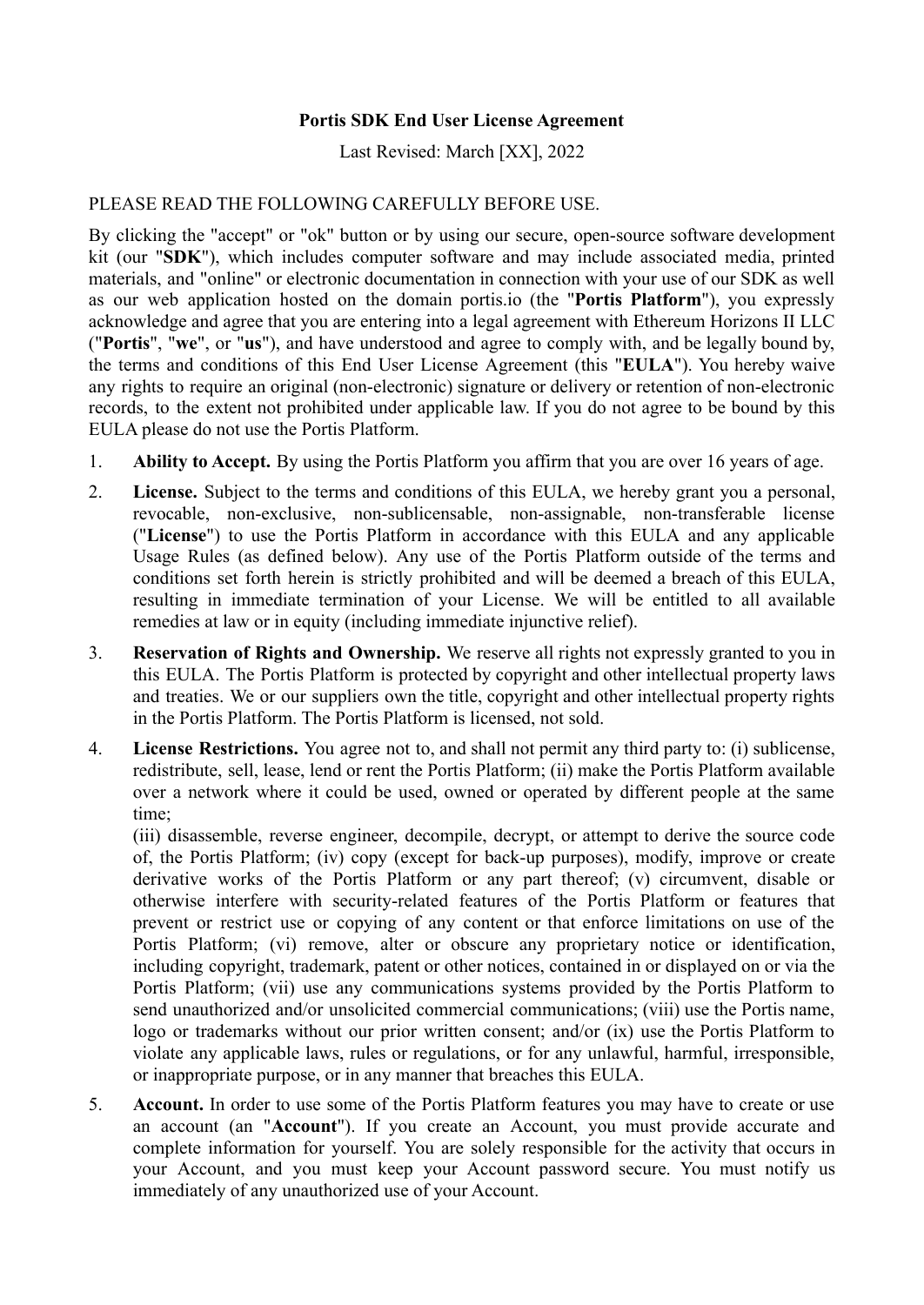# **6. Intellectual Property Rights**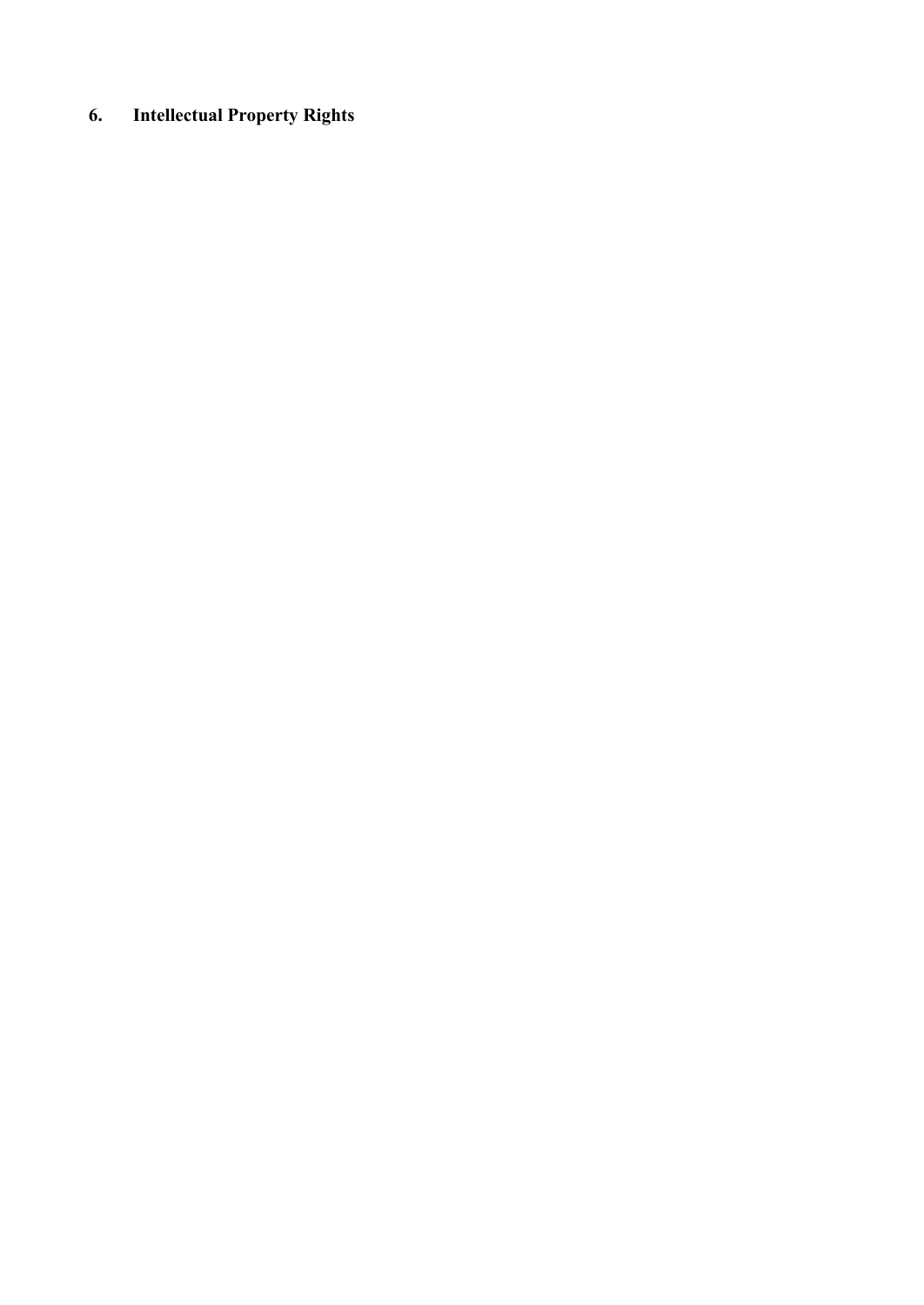- 6.1. Ownership. The Portis Platform is licensed and not sold to you under this EULA and you acknowledge that Portis and its licensors retain all title, ownership rights and Intellectual Property Rights (as defined below) in and to the Portis Platform (and its related software). We reserve all rights not expressly granted herein to the Portis Platform. "**Intellectual Property Rights**" means any and all rights, titles and interests in and to any and all trade secrets, patents, copyrights, service marks, trademarks, know-how, or similar intellectual property rights, as well as any and all moral rights, rights of privacy, publicity and similar rights of any type under the laws or regulations of any governmental, regulatory, or judicial authority, whether foreign or domestic.
- 6.2. Content. The: (i) content on the Portis Platform, including without limitation, the text, information, documents, descriptions, products, software, graphics, photos, sounds, videos, interactive features, and services (the "**Materials**"), the (ii) trademarks, service marks and logos contained therein ("**Marks**", and together with the Materials, the "**Content**"), is the property of Portis and/or its licensors and may be protected by applicable copyright or other intellectual property laws and treaties. "Portis" and the Portis logo are Marks of Portis and its affiliates. All other Marks used on the Portis Platform are the trademarks, service marks or logos of their respective owners.
- 6.3. Use of Content. The Content on the Portis Platform is provided to you "as is" for your personal use only and may not be used, copied, distributed, transmitted, broadcast, displayed, sold, licensed, decompiled or otherwise exploited for any other purposes whatsoever without our prior written consent. If you download or print a copy of the Content you must retain all copyright and other proprietary notices contained therein.

#### **7. Payments**

- 7.1. The License hereunder is currently provided without any charge, however, we may in the future charge a fee for certain features and/or uses. You will not be charged for any such uses of the Portis Platform unless you first agree to such charges, but please be aware that any failure to pay applicable charges may result in you not having access to some or all of the Portis Platform.
- 7.2. Please be aware that your use of the Portis Platform may require and utilize internet connection or data access. To the extent that third party service provider or carrier charges for your internet or data usage are applicable, you agree to be solely responsible for those charges.
- 8. **Information Description.** We attempt to be as accurate as possible. However, we cannot and do not warrant that the Content available on the Portis Platform is accurate, complete, reliable, current or error-free. We reserve the right to make changes in or to the Content, or any part thereof without the requirement of giving you any notice prior to or after making such changes to the Content.
- 9. **Privacy.** We will use any personal information that we may collect or obtain in connection with the Portis Platform in accordance with our privacy policy which is available at https://assets.portis.io/legal-documents/privacy-policy.pdf ("**Privacy Policy**"), and you agree that we may do so*.* Please also be aware that certain personal information and other information provided by you in connection with your use of the Portis Platform may be stored on your device (even if we do not collect that information). You are solely responsible for maintaining the security of your device from unauthorized access.

## **10. Warranty Disclaimers**

10.1. THE PORTIS PLATFORM IS PROVIDED ON AN "AS IS" AND "AS AVAILABLE" BASIS WITHOUT WARRANTIES OF ANY KIND, INCLUDING, WITHOUT LIMITATION, REPRESENTATIONS, WARRANTIES AND CONDITIONS OF MERCHANTABILITY, FITNESS FOR A PARTICULAR PURPOSE, TITLE, NON-INFRINGEMENT, AND THOSE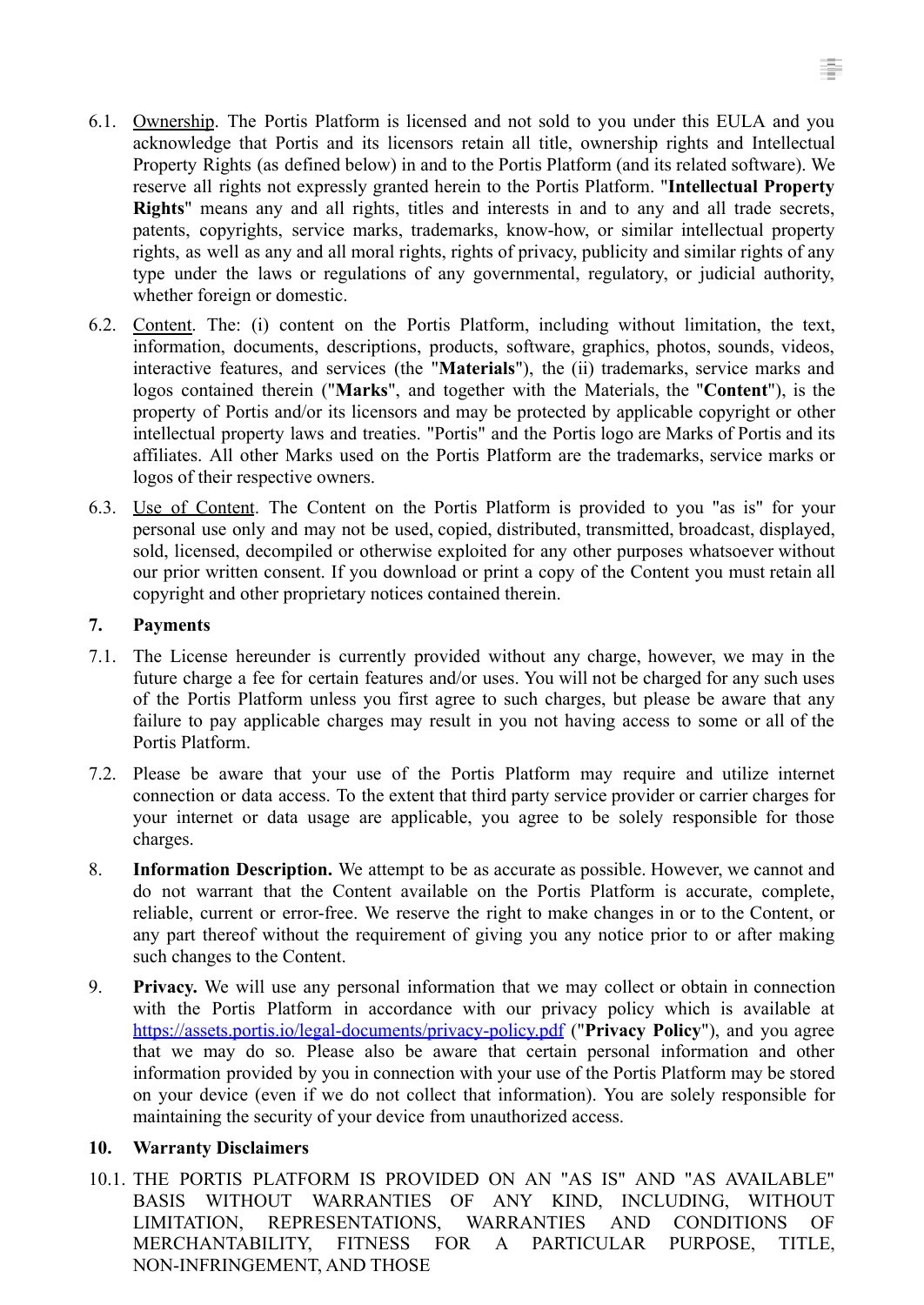#### ARISING BY STATUTE OR FROM A COURSE OF DEALING OR USAGE OF TRADE.

- 10.2. WE DO NOT WARRANT THAT THE PORTIS PLATFORM WILL OPERATE ERROR-FREE, THAT THE PORTIS PLATFORM IS FREE OF VIRUSES OR OTHER HARMFUL CODE OR THAT WE WILL CORRECT ANY ERRORS IN THE PORTIS PLATFORM. YOU AGREE THAT WE WILL NOT BE HELD RESPONSIBLE FOR ANY CONSEQUENCES TO YOU OR ANY THIRD PARTY THAT MAY RESULT FROM TECHNICAL PROBLEMS INCLUDING WITHOUT LIMITATION IN CONNECTION WITH THE INTERNET (SUCH AS SLOW CONNECTIONS, TRAFFIC CONGESTION OR OVERLOAD OF OUR OR OTHER SERVERS) OR ANY TELECOMMUNICATIONS OR INTERNET PROVIDERS.
- 10.3. IF YOU HAVE A DISPUTE WITH ANY OTHER PORTIS PLATFORM USER, YOU AGREE THAT WE ARE NOT LIABLE FOR ANY CLAIMS OR DAMAGES ARISING OUT OF OR CONNECTED WITH SUCH A DISPUTE. WE RESERVE THE RIGHT, BUT HAVE NO OBLIGATION, TO MONITOR ANY SUCH DISPUTE.
- 10.4. NO ADVICE OR INFORMATION, WHETHER ORAL OR WRITTEN, OBTAINED BY YOU FROM PORTIS SHALL BE DEEMED TO ALTER THIS DISCLAIMER OF WARRANTY, OR TO CREATE ANY WARRANTY.
- 10.5. Applicable law may not allow the exclusion of certain warranties, so to that extent such exclusions will not apply.

#### **11. Third Party Sources and Content**

- 11.1. The Portis Platform may enable you to view, access, link to, and use content from Third Party Sources (as defined below) that are not owned or controlled by us ("**Third Party Content**"). The Portis Platform may also enable you to directly communicate and interact with Third Party Sources. "**Third Party Source(s)**" means: (i) third party websites, applications and services; and (ii) our partners and customers, including, without limitation: Wyre Payments Inc., which End User License Agreement may be found at https://[www.sendwyre.com/user-agreement/.](http://www.sendwyre.com/user-agreement/)
- 11.2. We are not affiliated with and have no control over any Third Party Sources. We do not assume any responsibility for the content, terms of use, privacy policies, actions or practices of, any Third Party Sources. Please read the terms of use and privacy policy of any Third Party Source that you interact with before you engage in any such activity.
- 11.3. We are not responsible for, and we expressly disclaim all warranties regarding, the accuracy, appropriateness, usefulness, safety or Intellectual Property Rights of, or relating to, any Third Party Content.
- 11.4. We do not endorse any advertising, promotions, campaigns, products, services or other materials that are included in any Third Party Content or that is communicated to you from a Third Party Source.
- 11.5. By using the Portis Platform you may be exposed to Third Party Content that is inaccurate, offensive, indecent or objectionable. You always have the choice of deciding whether or not to interact with a Third Party Source or to view and use Third Party Content. Your interaction with a Third Party Source and your use of, and reliance upon, any Third Party Content is at your sole discretion and risk.
- 11.6. You are solely responsible and liable for your interaction with a Third Party Source. You agree to waive, and hereby do waive, any legal or equitable rights or remedies you may have against Portis, and release Portis from any and all liability, arising from your use of and interaction on any Third Party Content and from your interaction with any Third Party Source. If you have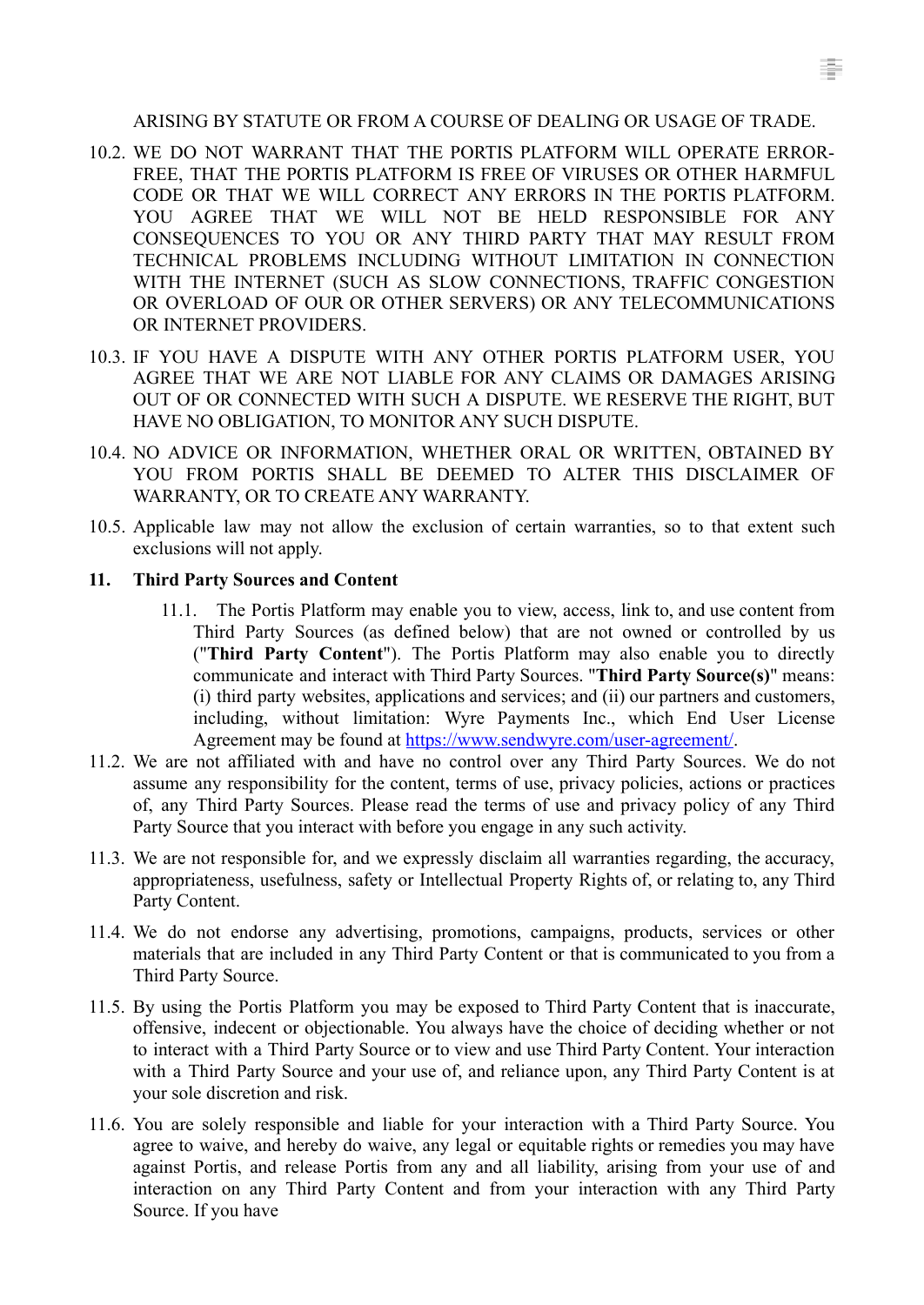any query or complaint regarding a Third Party Source or any Third Party Content, you agree to contact the Third Party Source directly.

11.7. We make no representations whatsoever about any Third Party Sources or Content. Since we have no control over such applications, you acknowledge and agree that we cannot and therefore are not responsible for such applications. You expressly acknowledge and agree that use of third party applications is at your sole risk and that the entire risk of unsatisfactory quality, performance, accuracy and effort is with you. You agree that Portis shall not be responsible or liable, directly or indirectly, for any damage or loss, including but not limited to any damage to or loss of data, caused or alleged to be caused by, or in connection with, use of or reliance on any such third party content, products, or services available on or through any such application. You acknowledge and agree that the use of any Third Party Sources or Content is governed by such third party's Terms of Use, License Agreement, Privacy Policy, or other such agreement and that any information or personal data you provide, whether knowingly or unknowingly, to such third-party application provider, will be subject to such third party application provider's privacy policy, if such a policy exists. PORTIS DISCLAIMS ANY RESPONSIBILITY FOR ANY DISCLOSURE OF INFORMATION OR ANY OTHER PRACTICES OF ANY THIRD PARTY. PORTIS EXPRESSLY DISCLAIMS ANY WARRANTY REGARDING WHETHER YOUR PERSONAL INFORMATION IS CAPTURED BY ANY THIRD PARTY PROVIDER OF CONTENT OR SERVICES OR THE USE TO WHICH SUCH PERSONAL INFORMATION MAY BE PUT BY SUCH THIRD PARTY

## **12. Limitation of Liability**

- 12.1. UNDER NO CIRCUMSTANCES SHALL PORTIS BE LIABLE FOR ANY SPECIAL, INDIRECT, INCIDENTAL, PUNITIVE OR CONSEQUENTIAL DAMAGES, OR DAMAGES CAUSED BY OR RELATED TO ERRORS , OMISSIONS, INTERRUPTIONS, DEFECTS, DELAY IN OPERATION OR TRANSMISSION OR FOR ANY LOSS OF DATA, REVENUE, BUSINESS OR REPUTATION, THAT ARISES UNDER OR IN CONNECTION WITH THIS AGREEMENT, OR THAT RESULTS FROM THE USE OF, OR THE INABILITY TO USE, THE PORTIS PLATFORM AS WELL AS ANY THIRD PARTY CONTENT, EVEN IF PORTIS HAS BEEN ADVISED OF THE POSSIBILITY OF SUCH DAMAGES.
- 12.2. SOME JURISDICTIONS MAY NOT ALLOW THE EXCLUSION OF OR LIMITATION OF INCIDENTAL OR CONSEQUENTIAL DAMAGES, SO TO THAT EXTENT SUCH EXCLUSIONS MAY NOT APPLY.
- 12.3. IN ANY EVENT, PORTIS'S TOTAL AGGREGATE LIABILITY FOR ALL DAMAGES AND LOSSES THAT ARISE UNDER OR IN CONNECTION WITH THIS AGREEMENT, OR THAT RESULT FROM YOUR USE OF OR INABILITY TO USE THE PORTIS PLATFORM, YOUR DEVICE OR THIRD PARTY SOURCES SHALL NOT IN ANY CIRCUMSTANCE EXCEED ONE HUNDRED US DOLLARS (\$100).
- 13. **Indemnity.** You agree to defend, indemnify and hold harmless Portis and its affiliates, and its respective officers, directors, employees and agents, from and against any and all claims, damages, obligations, losses, liabilities, costs and expenses (including but not limited to attorney's fees) arising from: (i) your use of, or inability to use, the Portis Platform; (ii) your violation of this EULA; and (iii) your violation of any third party right, including without limitation any copyright, property, or privacy right. Without derogating from or excusing your obligations under this section, we reserve the right (at your own expense), but are not under any obligation, to assume the exclusive defense and control of any matter which is subject to an indemnification by you if you choose not to defend or settle it. You agree not to settle any matter subject to an indemnification by you without first obtaining our express approval.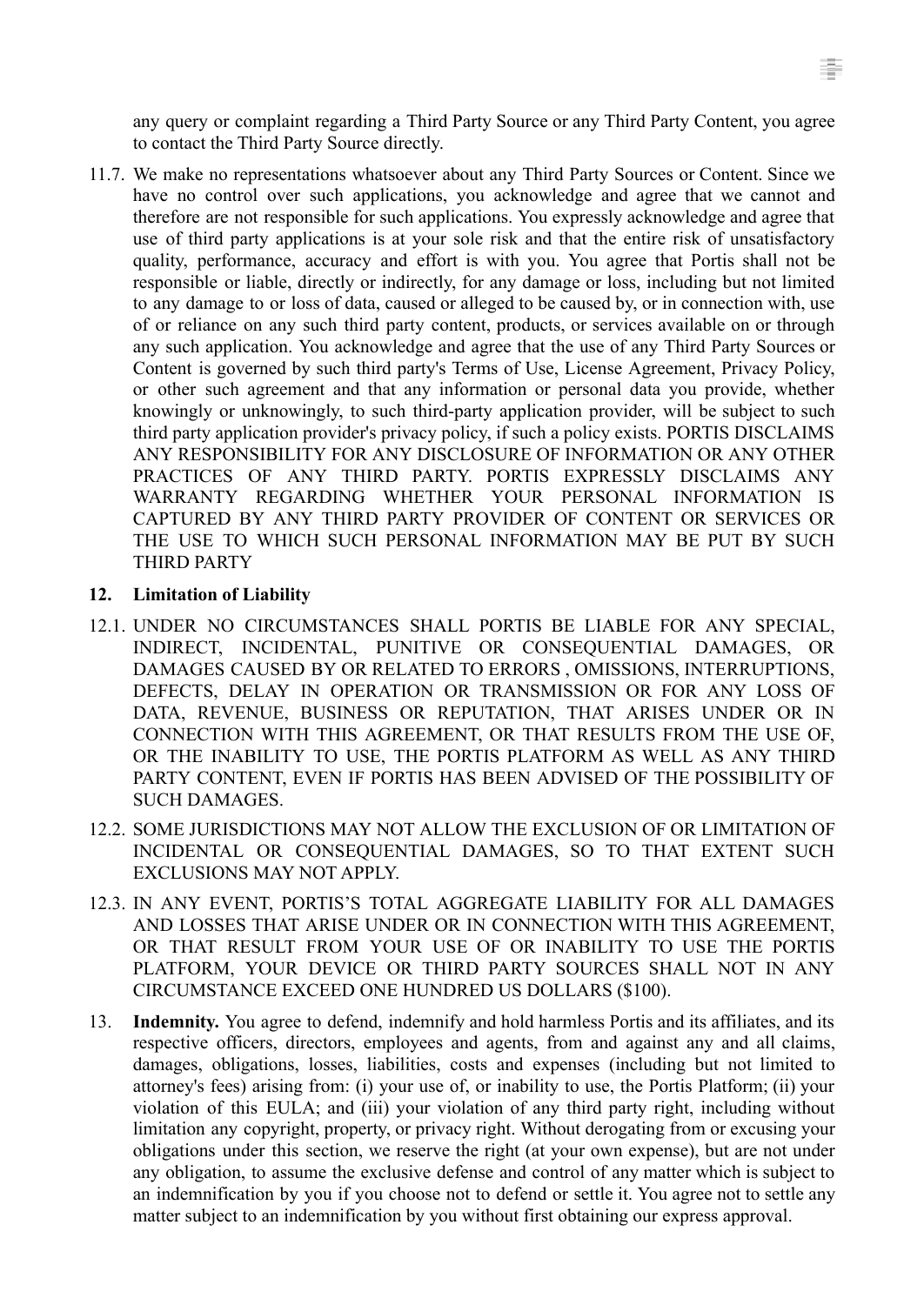- 14. **Export Laws.** You agree to comply fully with all applicable export laws and regulations to ensure that neither the Portis Platform nor any technical data related thereto are exported or re- exported directly or indirectly in violation of, or used for any purposes prohibited by, such laws and regulations.
- 15. **Updates and Upgrades.** We may from time to time provide updates or upgrades to the Portis Platform (each a "**Revision**"), but are not under any obligation to do so. Such Revisions will be supplied according to our then-current policies, which may include automatic updating or upgrading without any additional notice to you. You consent to any such automatic updating or upgrading of the Portis Platform. All references herein to the Portis Platform shall include Revisions. This EULA shall govern any Revisions that replace or supplement the original Portis Platform, unless the Revision is accompanied by a separate license agreement which will govern the Revision.

## **16. Term and Termination.**

- 16.1. This EULA is effective until terminated by us or by you. We reserve the right, at any time, to: (i) discontinue or modify any aspect of the Portis Platform; and/or (ii) terminate this EULA and your use of the Portis Platform with or without cause, and shall not be liable to you or any third party for any of the foregoing. If you object to any term or condition of this EULA or any subsequent modifications thereto, or become dissatisfied with the Portis Platform in any way, your only recourse is to immediately discontinue use of the Portis Platform.
- 16.2. Upon termination of this EULA, you shall cease all use of the Portis Platform. This Section 16 and Sections 6 (*Intellectual Property Rights*), 9 (*Privacy*), 10 (*Warranty Disclaimers*), 11 (*Third Party Sources and Content*), 12 (*Limitation of Liability*), 13 (*Indemnity*), and 17 (*Assignment*) to 20 (*General*) shall survive termination of this EULA.
- 17. **Assignment.** This EULA, and any rights and licenses granted hereunder, may not be transferred or assigned by you but may be assigned by Portis without restriction or notification.
- 18. **Modification.** We reserve the right to modify this EULA at any time by sending you a notification and/or publishing the revised EULA on the Portis Platform. Your continued use of the Portis Platform thereafter means that you accept those changes.
- 19. **Governing Law and Disputes.** This EULA shall be governed by and construed in accordance with the laws of the State of Israel without regard to its conflict of laws rules. You agree to submit to the personal and exclusive jurisdiction of the courts located in Tel Aviv, Israel, and waive any jurisdictional, venue, or inconvenient forum objections to such courts. Notwithstanding the foregoing, we may seek injunctive relief in any court of competent jurisdiction.
- 20. **General.** This EULA, and any other legal notices published by us in connection with the Portis Platform, shall constitute the entire agreement between you and Portis concerning the Portis Platform. In the event of a conflict between this EULA and any of the foregoing, the terms of this EULA shall prevail. No amendment to this EULA will be binding unless in writing and signed by Portis. If any provision of this EULA is deemed invalid by a court of competent jurisdiction, the invalidity of such provision shall not affect the validity of the remaining provisions of this EULA, which shall remain in full force and effect. No waiver of any term of this EULA shall be deemed a further or continuing waiver of such term or any other term, and a party's failure to assert any right or provision under this EULA shall not constitute a waiver of such right or provision. YOU AGREE THAT ANY CAUSE OF ACTION THAT YOU MAY HAVE ARISING OUT OF OR RELATED TO THE PORTIS PLATFORM MUST COMMENCE WITHIN ONE (1) YEAR AFTER THE CAUSE OF ACTION ACCRUES.